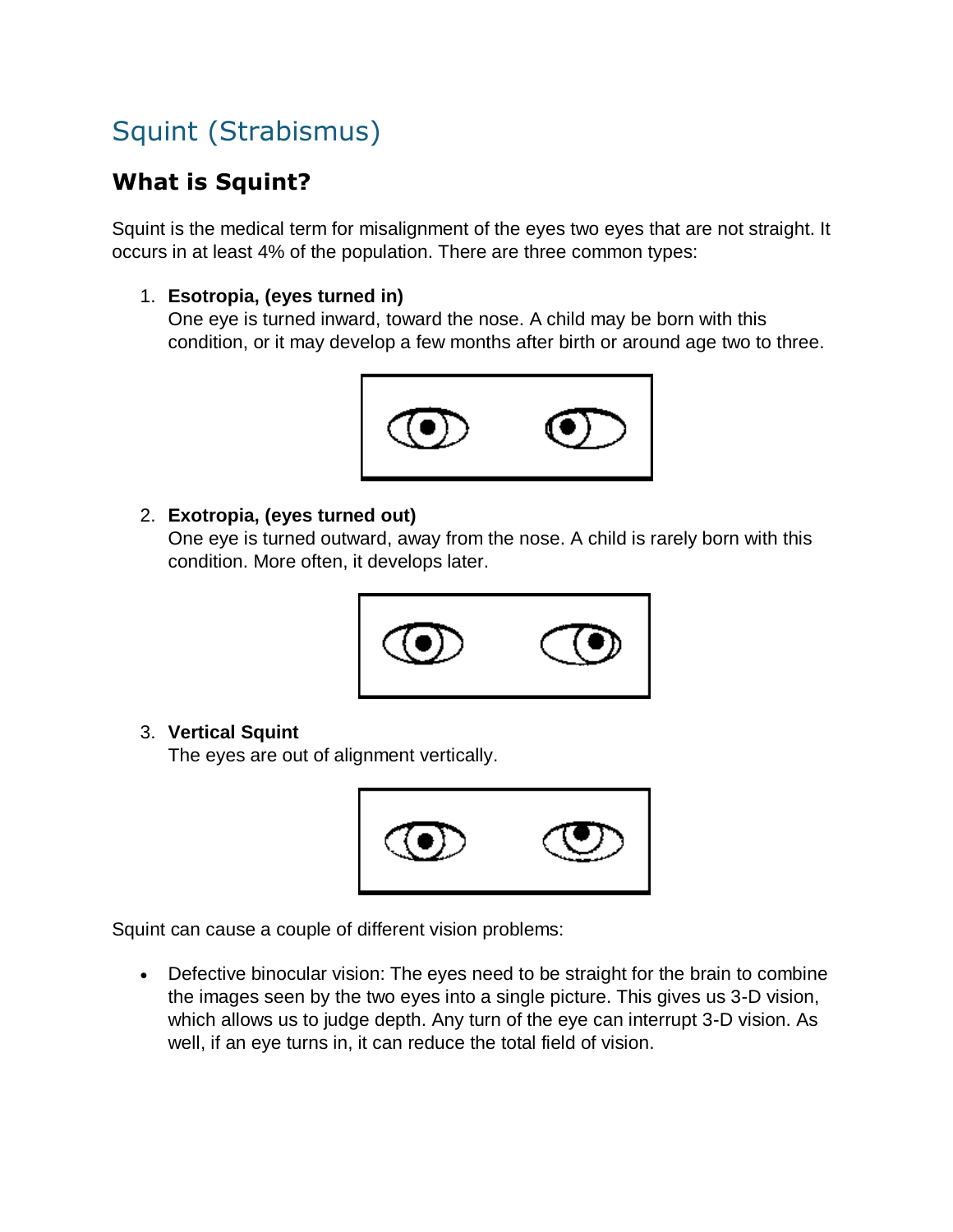Vision loss in the turned eye: When a child's eye is turned, he or she may end up with only partial sight in the turned eye. This condition is called amblyopia, or 'lazy eye.' This can also happen if the eyes are unequally focused.

### **What Causes Squint?**

Squint can run in families. Sometimes the condition is due to the eyes being out of focus (having refractive error); in this case, eyeglasses are part of the treatment. Sometimes there is a problem with the eye muscles or nerves. Squint can also be caused by a serious problem inside the eye, such as a tumour or a cataract, which leads to poor vision.

### **How is Squint Diagnosed?**

A child can be checked at any age to see whether his or her eyes are properly aligned. If you are not sure whether your child's eyes are straight, ask your family doctor or an ophthalmologist.

### **Vision Screening in Children**

All newborns should have their eyes checked in the hospital for visual problems, such as cataracts or lack of visual response. All children should have their vision checked by age three and a half to four and a half to detect common treatable problems such as Squint, amblyopia or the need for glasses.

### **Is My Child Especially At Risk?**

If any member of your immediate family has had Squint or amblyopia, it is more likely that your child will have it. In this case, even if your child's eyes seem straight, he or she should be examined by a qualified eye care professional by age one and again by age three. Premature birth, neurological diseases, and a family history of severe eye diseases are also reasons to have your child's eyes examined early.

#### **How is Squint Treated?**

The goal of treatment is for your child to have good vision in each eye, as well as good binocular (3-D) vision. If your child's Squint has caused amblyopia, treatment will aim at bringing the vision up to normal in the 'lazy' eye first. Glasses may help for eyes that are out of focus, especially when one is much worse than the other. They may also help straighten the eyes. Surgery on the eye muscles may be necessary, especially when glasses are not enough to straighten the eyes.